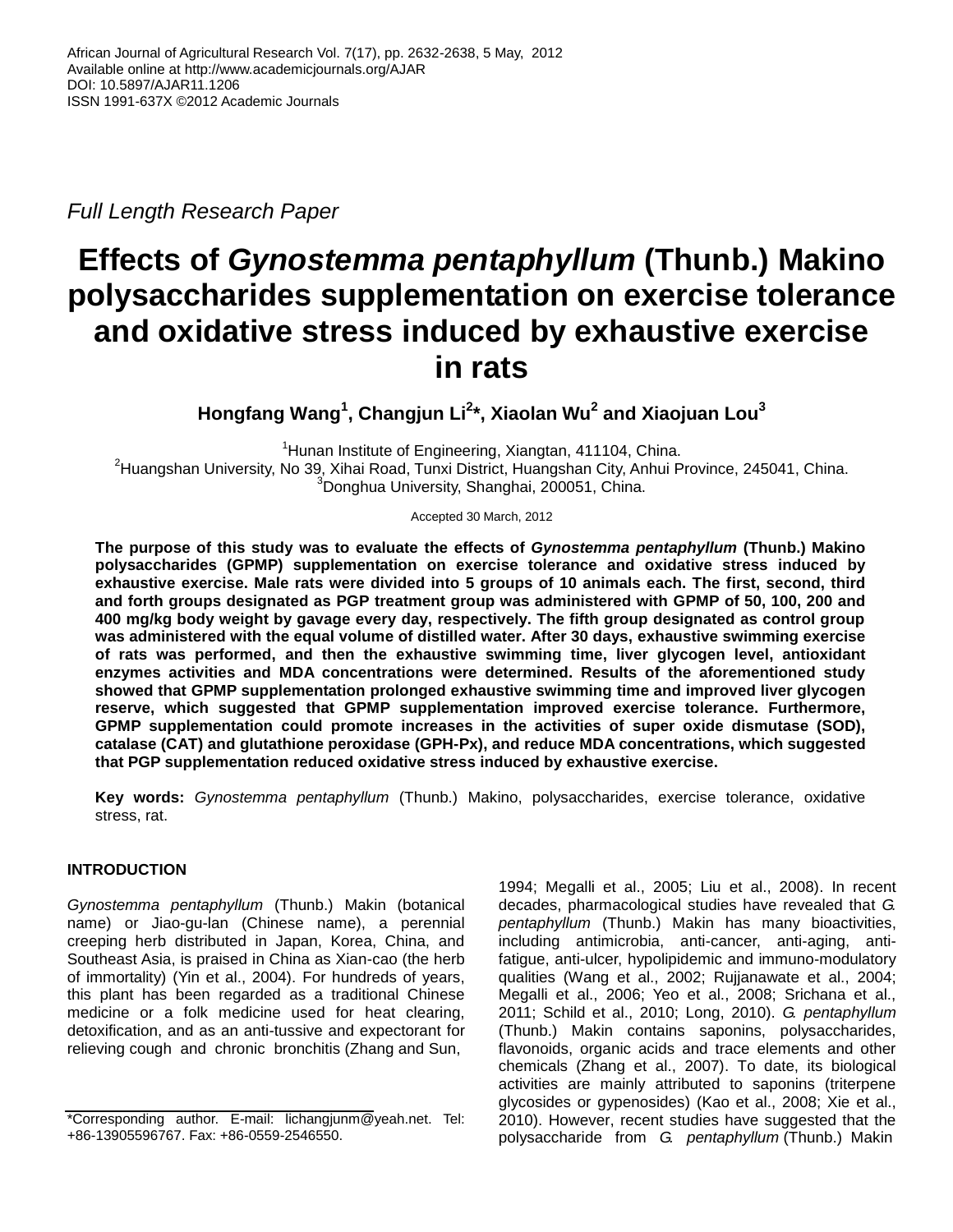(GPMP) also exhibit significant bioactivities, including anti-aging, anti-fatigue and improving immune competence (Luo and Wang, 2005; Chi et al., 2008; Yang et al., 2008). In addition, GPMP showed scavenging activity against superoxide radicals and inhibitory effects on selfoxidation of 1,2,2-phentriol (Wang and Luo, 2007a), suggesting its potential as an antioxidant.

Exhaustive exercise is often associated with an increase in the production of free radicals and reactive oxygen species (ROS) in various tissues, which results in oxidative stress (Sen et al., 1994; Aguilóet al., 2005; Morillas-Ruiz et al., 2006). Oxidative stress can induce adverse effects on health and well being. Even moderate exercise may increase ROS production exceeding the capacity of antioxidant defences (Aguiló et al., 2005). Over the last 30 years, it has been indicated that ROS can lead to the destruction of tissue and cell macromolecules such as lipids, proteins and nucleic acids (Perse et al., 2009; Miyazaki et al., 2001). The mechanisms implicated in ROS formation during exhaustive exercise are thought to include catecholamine autoxidation, the reperfusion of ischemic tissues, prostanoid metabolism, altered calcium homeostasis, and mechanical stress (particularly in the case of eccentric exercise, which has been shown to initiate cytokine activity, thus, playing a causal role in inflammation (Jówko et al., 2011). Growing evidence has indicated that exogenous antioxidants, primarily obtained as nutrients or nutritional supplements, may help to counteract the exhaustive exercise-induced oxidative stress (Peake and Suzuki, 2004; Watson et al., 2005; Gomez-Cabrera et al., 2006).

GPMP has been reported to be a potential antioxidant (Wang and Luo, 2007a; Shi et al., 2009). However, the effects of GPMP supplementation on oxidative stress induced by exhaustive exercise are still poorly understood. Therefore, the purpose of this study was to investigate the effects of GPMP supplementation on exercise tolerance and oxidative stress induced by exhaustive exercise.

## **MATERIALS AND METHODS**

## **Plant materials and reagents**

The commercial diagnostic kits of liver glycogen, super oxide dismutase (SOD), catalase (CAT), glutathione peroxidase (GPH-Px) and malondialdehyde (MDA) were purchased from the Jianchen Bioengineering Institute (Nanjing, China). Other chemicals and biochemicals were of analytical grade and were purchased from Sigma Chem. Co. (St. Louis, MO, USA) and Changsha Pharmaceutical Co. (Changsha, China) unless otherwise indicated. Dried *G. pentaphyllum* (Thunb.) Makin was purchased from the Huangshan Pharmaceutical Company (Huangshan, China) and authenticated by Dr. Fang J. Y. A voucher specimen (No. 037009) was deposited in the herbarium of the Laboratory of Pharmaceutical Sciences, Huangshan University (Huangshan, China). The materials were ground separately into powder using a miller before extraction of the crude polysaccharides.

## *Gynostemma pentaphyllum* **(Thunb.) Makin polysaccharides preparation**

The *G. pentaphyllum* (Thunb.) Makin powder (250 g) was extracted with 95% ethanol at 50°C for 6 h, dried, and then extracted with distilled water at 95°C for 1.5 h twice. After each extraction, the soluble polymers were separated from residues by Wltration, and extracts were combined, concentrated and dialyzed against running water for 48 h. The aforementioned extract was submitted to graded precipitation with four volumes of ethanol and the mixture was kept overnight at 4°C to precipitate the polysaccharides. The precipitate was collected by centrifugation, washed successively with ethanol and ether, and dried at reduced pressure (Wang and Luo, 2007b). Then, the crude polysaccharides from *G. pentaphyllum*  (Thunb.) Makin (GPMP) was obtained. The content of polysaccharide was determined by the phenol-sulphuric acid method (Dubois et al., 1956) and expressed as glucose equivalents. The glucose equivalent was 217.4 μg/mg of GPMP.

## **Animals and grouping**

Male rats each weighing 180 to 220 g of Sprague Dawley strain were obtained from the Experimental Animal Center of Anhui Province, China (SPF grade) and acclimated for 1 week. They were housed in a standard animal facility under controlled environmental conditions at room temperature of  $22 \pm 2^{\circ}$ C and 12-h light-dark cycle, and received a standard pellet diet and water *ad libitum*. All animal (used in this experiment) handling procedures were performed in strict accordance with the P. R. China legislation for the use and care of laboratory animals, with the guidelines established by Institute for Experimental Animals of Huangshan University, and were approved by the College committee for animal experiments. The rats were divided into 5 groups of 10 animals each. The first, second, third and forth group designated as PGP treatment group was administered with GPMP of 50, 100, 200 and 400 mg/kg body weight by gavage daily for 30 consecutive days, respectively. GPMP in the present study were dissolved in a small amount of distilled water. The fifth group designated as control group was administered with the equal volume of distilled water by gavage daily for 30 consecutive days. Body weights were measured by electronic balance at 0 (pre-trial) and 30 days after the administration of GPMP.

## **Exhaustive swimming exercise**

Exhaustive swimming exercise was carried out as described in the literature (Yildiz et al., 2009; Perse et al., 2009). Thirty consecutive days later, the rats exercised in acrylic plastic pool (90  $\times$  45  $\times$  45 cm) filled with water (28  $\pm$  1°C) to a depth of 37 cm. The rats were loaded with a steel washer weighing approximately 7% of their body weight attached to the tails, which forced the rats to maintain continuous rapid leg movement. The uncoordinated movements and staying under the water for 10 s without swimming at the surface were accepted as the exhaustion criteria of the rats (Dawson and Horvath, 1970). Exhaustive swimming time was recorded as minute for each rat.

## **Tissue preparation**

All animals were sacrificed by decapitation while under ketaset anaesthesia (20 mg/kg body weight) immediately at the end of swimming exercise on the 30th day. The gastrocnemius muscle and liver tissues were collected. The liver tissue was immediately rinsed with ice-cold 0.9% NaCl solution, dried with paper towels and weighed for determining the liver index. Then, all the tissues were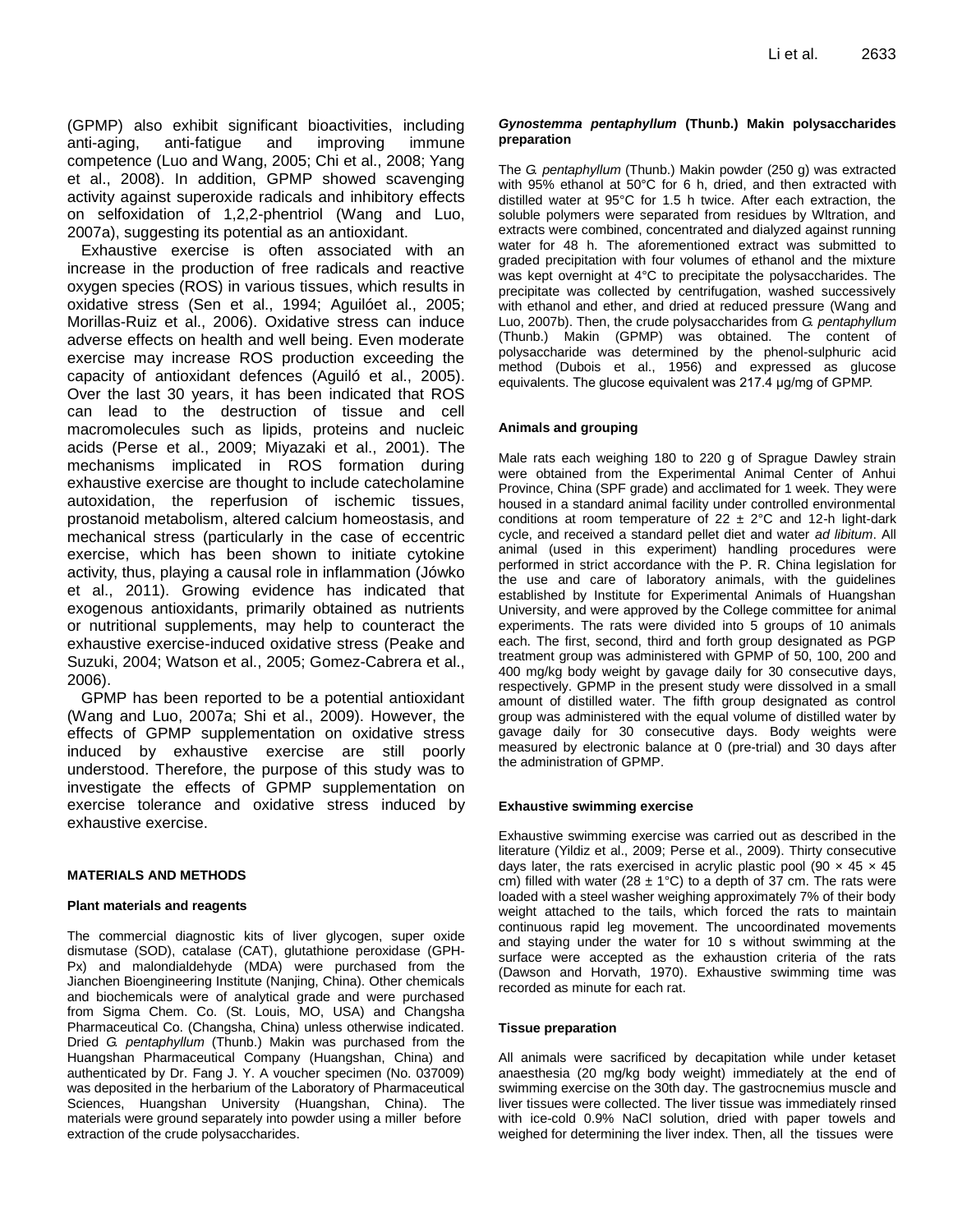

**Figure 1.** Effects of GPMP on the body weights and exhaustive swimming time of the rats. Body weights (A) and exhaustive swimming time (B). Note, values are expressed as means ±SD of ten; \*P < 0.05, compared with the fifth (control) group.

refrigerated at -20°C and within 2 h of refrigeration, the tissues were processed for determining the liver glycogen level, antioxidant enzymes activities and MDA concentrations in muscle tissue.

#### **Analytical method**

The liver glycogen level, SOD, GSH-Px, CAT activities and MDA concentrations were determined using commercial diagnostic kits following the manufacturer's instructions. The liver index as calculated according to the following formula:

Liver index (LI) = 
$$
\frac{\text{Liver weight (g)}}{\text{Body weight (g)}} \times 100\%
$$

#### **Statistical analysis**

All values were presented as the means  $\pm$  SD. Statistical comparisons of the differences were performed using one way analysis of variance for repeated measures combined with the Newman-Keuls post hoc test. P values below 0.05 were considered statistically significant.

# **RESULTS**

# **Effects of GPMP on the body weights and exhaustive swimming time of the rats**

As shown in Figure 1, the body weights in all GPMP treatment groups were of no significant difference compared with the fifth (control) group ( $P > 0.05$ ) at 0 (pre-trial) and 30 days after the treatment of GPMP, which meant GPMP had no effect on body weights. After 30 days of treatment with GPMP, the exhaustive swimming time was much longer in all GPMP treatment groups compared with the fifth (control) group ( $P < 0.05$ ), and the increase ratios were 21.54% (first group), 29.64% (second group), 38.32% (third group) and 48.69% (forth group), respectively.

# **Effects of GPMP on the liver index and liver glycogen levels of the rats**

As shown in Figure 2, after 30 days of treatment with GPMP, the liver index in the experimental groups were of no significant difference compared with the fifth (control) group  $(P > 0.05)$ , so GPMP had no significant effect on the liver index. The liver glycogen levels were much higher in all GPMP treatment groups compared with the fifth (control) group ( $P < 0.05$ ), and the increase ratios were 27.63% (first group), 39.47% (second group), 47.37% (third group) and 56.58% (forth group), respectively.

# **Effects of GPMP on the antioxidant enzymes activities in muscle tissue of the rats**

As shown in Figure 3, the SOD activities of the second, third and forth groups were significantly higher than that of the fifth (control) group (15.92, 23.46 and 36.14% greater, respectively) ( $P < 0.05$ ), while the first group had no significant differences ( $P > 0.05$ ), compared with the fifth (control) group. The GSH-Px activities were much higher in all GPMP treatment groups compared with the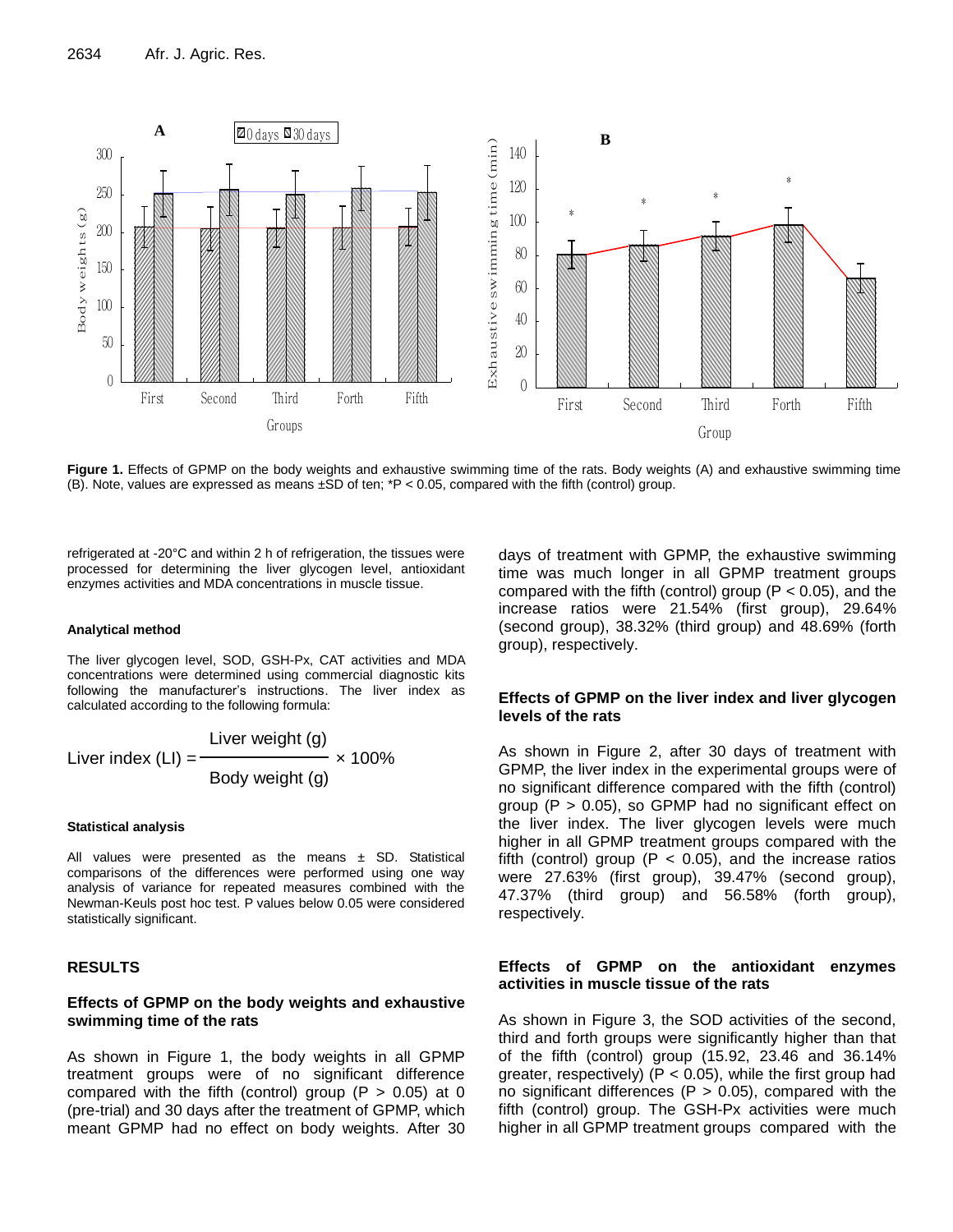

**Figure 2.** Effects of GPMP on the liver index and liver glycogen levels of the rats. liver index (A) and liver glycogen (B). Note, values are expressed as means  $\pm$ SD of ten;  $*P < 0.05$ , compared with the fifth (control) group.



**Figure 3.** Effects of GPMP on the antioxidant enzymes activities in muscle tissue of the rats. SOD (A), GSH-Px (B) and CAT (C). Note, values are expressed as means  $\pm$ SD of ten; \*P < 0.05, compared with the fifth (control) group.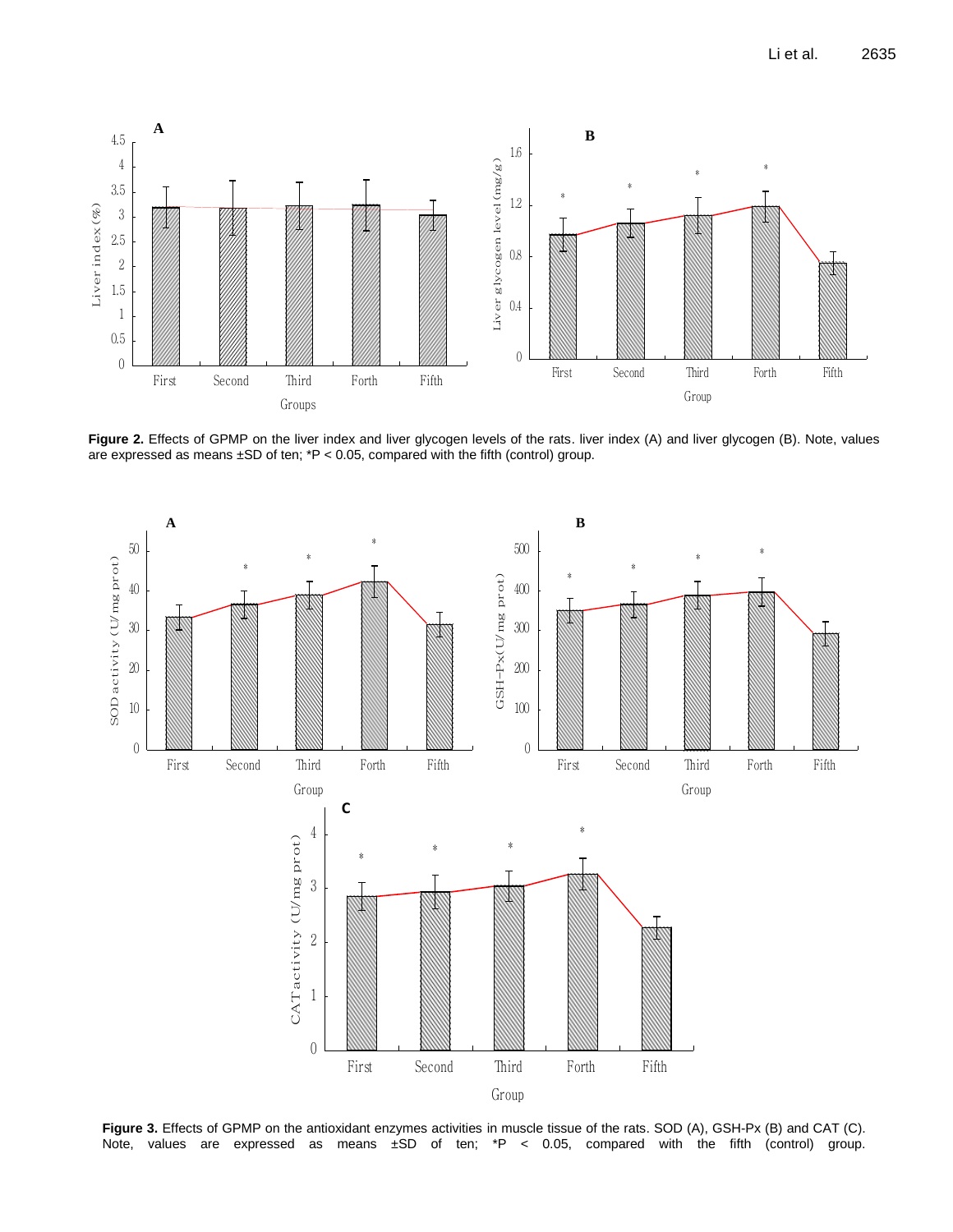

**Figure 4.** Effects of GPMP on the MDA concentrations in muscle tissue of the rats. Note, values are expressed as means  $\pm SD$  of ten;  $\pm P$  < 0.05, compared with the fifth (control) group.

control group  $(P < 0.05)$ , and the increase ratios were 19.97% (first group), 25.01% (second group), 33.09% (third group) and 35.95% (forth group), respectively. The CAT activities were much higher in all GPMP treatment groups compared with the control group ( $P < 0.05$ ), and the increase ratios were 44.91% (first group), 39.20% (second group), 39.20% (third group) and 41.82% (forth group), respectively.

# **Effects of GPMP on the MDA concentrations in muscle tissue of the rats**

As shown in Figure 4, the MDA concentrations were much lower in all PGP treatment groups compared with the control group  $(P < 0.05)$ , and the decrease ratios were 19.42% (first group), 39.57% (second group), 46.30% (third group) and 48.69% (forth group), respectively.

# **DISCUSSION**

The current study determined the effects of *G. pentaphyllum* (Thunb.) Makino polysaccharides (GPMP) supplementation on exercise tolerance and oxidative stress induced by exhaustive exercise. This premise is based on the fact that recent studies have demonstrated the antioxidant effects of PGP. Swimming exercise was chosen as a suitable model since it is a natural behaviour of rodents. The method causes less mechanical stress and injury, and leads to a better redistribution of blood flow among tissues without significant variations in cardiac output and heart rate which in turn may minimize the magnitude of injury caused due to the generation of ROS (Aydin et al., 2007). The present study demonstrated that the GPMP supplementation prolonged exhaustive swimming time, which suggested that GPMP supplementation influenced the performance of exhaustive exercise and improved exercise tolerance. Furthermore, GPMP supplementation improved liver glycogen reserve. It was known that endurance capacity of body was markedly decreased if the energy was exhausted. As glycogen was the important resource of energy during exercise, the increase of glycogen stored in liver is an advantage to enhance the endurance of the exercise (Ding et al., 2009). In this study, the prolongation of the exhaustive swimming time exhibited by the rats administered with GPMP may be related to the improvement in the physiological function or the activation of energy metabolism. Exhaustive exercise is associated with accelerated generation of reactive oxygen species (ROS) that results in oxidative stress. To combat the deleterious effects of ROS, the body has some complex internal protective mechanisms like enzymatic defenses, which include primary antioxidative enzymes like super oxide dismutase (SOD), catalase (CAT), glutathione peroxidase (GPH-Px) and nonenzymatic defenses like vitamin C, vitamin E, ubiquinol co-enzyme Q-10 and reduced glutathione (Gupta et al., 2009). SOD dismutates superoxide radicals to form  $H_2O_2$ and  $O<sub>2</sub>$ . GPH-Px is an enzyme responsible for reducing  $H<sub>2</sub>O<sub>2</sub>$  or organic hydroperoxides to water and alcohol, respectively.

CAT catalyses the breakdown of  $H_2O_2$  to form water and  $O<sub>2</sub>$  (Shan et al., 2011). It is known that antioxidant enzymes exhibit synergistic interactions by protecting each other from specific free radical attacks (Perse et al., 2009). The significant decrease in the activities of SOD, GPH-Px and CAT in the muscle tissue after forced swimming may be an indication of exercise-induced oxidative threat (Misra et al., 2009). Malondialdehyde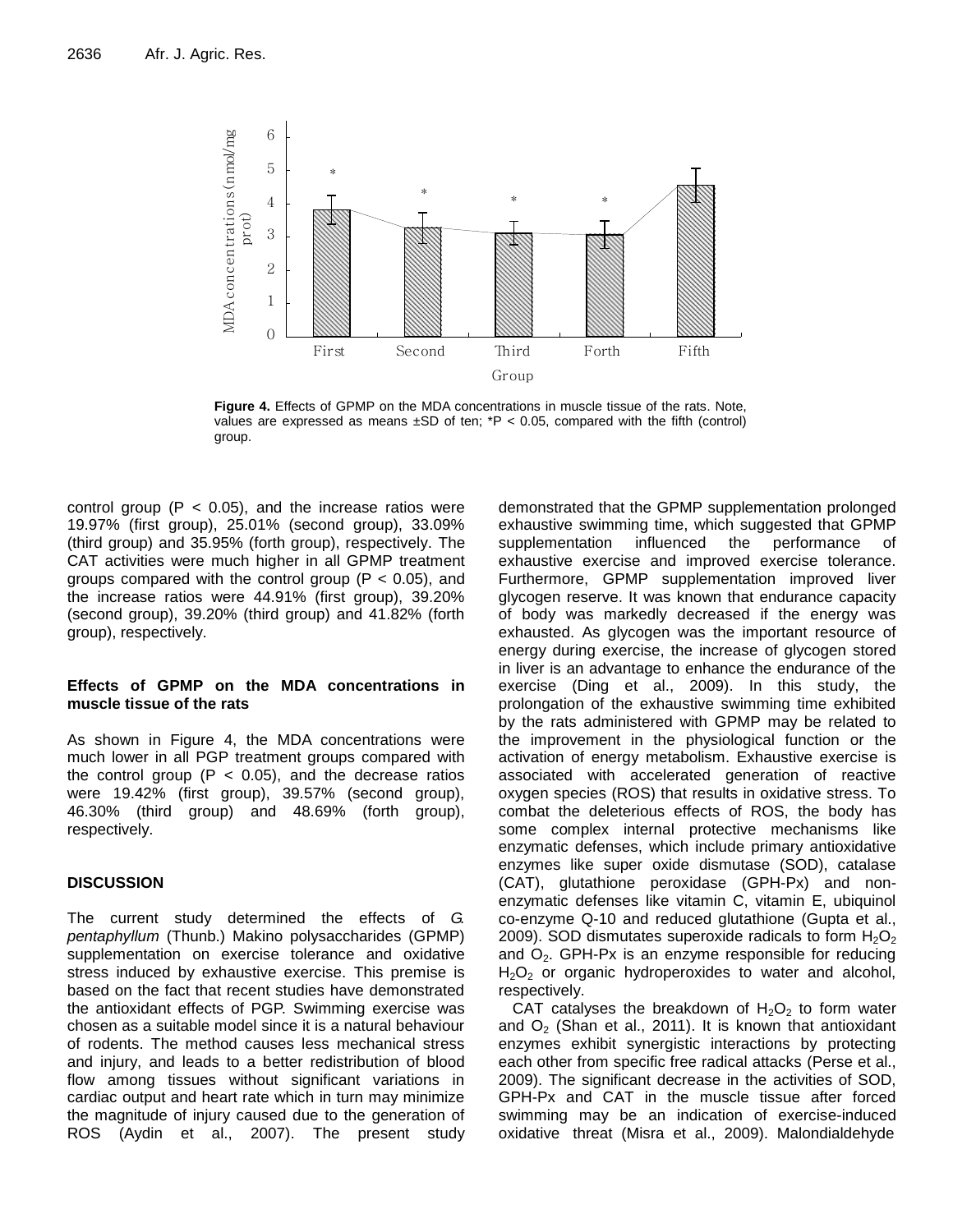(MDA) has been the most widely used parameter for evaluating oxidative damage to lipids, although, it is known that oxidative damage to amino acids, proteins and DNA also causes release of MDA. Previous studies had indicated that exhaustive exercise causes an increase in MDA and the MDA increasing due to excess oxygen radical reacting polyunsaturated acid in the muscle (Misra et al., 2009; Sun et al., 2010). The present study demonstrated that the GPMP supplementation can promote increases in the activities of these antioxidant enzymes (SOD, GPH-Px and CAT) and reduce lipid peroxidation. These observations suggested that GPMP supplementation had beneficial effects on attenuating the oxidative stress induced by exhaustive exercise.

## **Conclusion**

The present study clearly showed that GPMP supplementation influenced the performance of exhaustive exercise and improved exercise tolerance. Moreover, GPMP supplementation could promote increases in the activities of SOD, GPH-Px and CAT, and reduce lipid per-oxidation, which suggested that GPMP supplementation was beneficial in enhancing the antioxidant status and inhibiting oxidative stress induced by exhaustive exercise.

## **REFERENCES**

- Aguiló A, Tauler P, Fuentespina E, Tur JA, Córdova A, Pons A (2005). Antioxidant response to oxidative stress induced by exhaustive exercise. Physiol. Behav., 84: 1-7.
- Aydin C, Ince E, Koparan S, Cangul IT, Naziroglu M, Ak F (2007). Protective effects of long term dietary restriction on swimming exercise-induced oxidative stress in the liver, heart and kidney of rat. Cell Biochem. Funct., 25: 129-137.
- Chi AP, Chen JP, Wang ZZ, Xiong ZY, Li QX (2008). Morphological and structural characterization of a polysaccharide from Gynostemma pentaphyllum Makino and its anti-exercise fatigue activity. Carbohy. Polym., 74: 868-874.
- Dawson CA, Horvath SM (1970). Swimming in small laboratory animals. Med. Sci. Sports, 2: 51-78.
- Ding X, Tang K, Lu P, Putheti R (2009). Antifatigue effects of polydatin from Chinese herb Polygonum Cuspidatum in swimming mice. Afr. J. Microbiol. Res., 3: 358-361.
- Dubois M, Gilles KA, Hamilton JK, Rebers PA, Smith F (1956). Colorimetric method for determination of sugars and related substances. Anal. Chem., 28: 350-356.
- Gomez-Cabrera MC, Martínez A, Santangelo G, Pallardó FV, Sastre J, Viña J (2006). Oxidative stress in marathon runners: interest of antioxidant supplementation. Br. J. Nutr., 1: S31-33.
- Gupta C, Gupta PH, Singh B (2009). Effect of Vitamin Supplementation on Exercise Induced Oxidative Stress in Trained Elite Indian Cyclists. Am. J. Biomed. Sci., 1: 166-170.
- Jówko E, Sacharuk J, Balasińska B, Ostaszewski P, Charmas M, Charmas R (2011). Green tea extract supplementation gives protection against exercise-induced oxidative damage in healthy men. Nutr. Res., 31: 813-821.
- Kao TH, Huang SC, Inbaraj BS, Chen BH (2008). Determination of flavonoids and saponins in *Gynostemma pentaphyllum (Thunb.) Makino* by liquid chromatography-mass spectrometry. Ana. Chim. Acta, 626: 200-211.
- Liu F, Ren D, Guo DA, Pan Y, Zhang H, Hu P (2008). Method

development for gypenosides fingerprint by high performance liquid chromatography with diode-array detection and the addition of internal standar. Chem. Pharm. Bull (Tokyo), 56: 389-393.

- Long BB (2010). The effects of gynostemma on sports ability of mice. Zhongguo Ying Yong Sheng Li Xue Za Zhi, 26: 339-340.
- Luo DH, Wang ZJ (2005). Research Advances in polysaccharide of *Gynostemm apentaphyllum Makino*. Letters Biotech., 16: 704-705.
- Megalli S, Aktan F, Davies NM, Roufogalis BD (2005).<br>Phytopreventative anti-hyperlipidemic effects of gynostemma Phytopreventative anti-hyperlipidemic effects of *pentaphyllum* in rats. J. Pharm. Pharm. Sci., 8: 507-515.
- Megalli S, Davies NM, Roufogalis BD (2006). Anti-hyperlipidemic and hypoglycemic effects of *Gynostemma pentaphyllum* in the Zucker fatty rat. J. Pharm. Pharm. Sci., 9(3): 281-291.
- Misra DS, Maiti R, Ghosh D (2009). Protection of swimming-induced oxidative stress in some vital organs by the treatment of composite extract of *Withania somnifera*, *Ocimum sanctum* and *Zingiber officinalis* in male rat. Afr. J. Tradit. Complement. Altern. Med., 6: 534-543.
- Miyazaki H, Oh-ishi S, Ookawara T, Kizaki T, Toshinai K, Ha S, Haga S, Ji LL, Ohno H (2001). Strenuous endurance training in humans reduces oxidative stress following exhausting exercise. Eur. J. Appl. Physiol., 84: 1-6.
- Morillas-Ruiz JM, Villegas García JA, López FJ, Vidal-Guevara ML, Zafrilla P (2006). Effects of polyphenolic antioxidants on exerciseinduced oxidative stress. Clin. Nutr., 25: 444-453.
- Peake J, Suzuki K (2004). Neutrophil activation, antioxidant supplements and exercise-induced oxidative stress. Exerc. Immunol. Rev., 10: 129-141.
- Perse M, Injac R, Strukelj B, Cerar A (2009). Effects of high-fat mixedlipid diet and exercise on the antioxidant system in skeletal and cardiac muscles of rats with colon carcinoma. Pharmacol. Rep., 61: 909-916.
- Rujjanawate C, Kanjanapothi D, Amornlerdpison D (2004). The antigastric ulcer effect of *Gynostemma pentaphyllum* Makino. Phytomedicine, 11: 431-435.
- Schild L, Chen BH, Makarov P, Kattengell K, Heinitz K, Keilhoff G (2010). Selective induction of apoptosis in glioma tumour cells by a *Gynostemma pentaphyllum* extract. Phytomedicine, 17: 589-597.
- Sen CK, Atalay M, Hänninen O (1994). Exercise-induced oxidative stress: glutathione supplementation and deficiency. J. Appl. Physiol., 77: 2177-2187.
- Shan X, Zhou J, Ma T, Chai Q (2011). *Lycium barbarum*  Polysaccharides Reduce Exercise-Induced Oxidative Stress. Int. J. Mol. Sci., 12(2): 1081-1088.
- Shi YX, Zhang YY, Jia J (2009). Regulatory effect of gypenosides on the SOD, NO and mPAP of broiler chickens. Chin. J. Vet. Med., 45: 36- 41.
- Srichana D, Taengtip R, Kondo S (2011). Antimicrobial activity of *Gynostemma pentaphyllum* extracts against fungi producing aflatoxin and fumonisin and bacteria causing diarrheal disease. Southeast Asian J. Trop. Med. Public. Health, 42: 704-710.
- Sun L, Shen W, Liu Z, Guan S, Liu J, Ding S (2010). Endurance exercise causes mitochondrial and oxidative stress in rat liver: effects of a combination of mitochondrial targeting nutrients. Life Sci., 86: 39- 44.
- Wang QF, Chen JC, Hsieh SJ, Cheng CC, Hsu SL (2002). Regulation of Bcl-2 family molecules and activation of caspase cascade involved in gypenosides-induced apoptosis in human hepatoma cells. Cancer Lett., 183: 169-178.
- Wang Z. Luo D (2007a). Antioxidant activities of different fractions of polysaccharide purified from *Gynostemma pentaphyllum* Makino. Carbohy Polym., 1: 54-58.
- Wang ZJ, Luo DH (2007b). Antioxidant activities of different fractions of polysaccharide purified from *Gynostemma pentaphyllum Makino*. Carbohy. Polym., 68: 54–58.
- Watson TA, Callister R, Taylor RD, Sibbritt DW, MacDonald-Wicks LK, Garg ML (2005). Antioxidant restriction and oxidative stress in shortduration exhaustive exercise. Med. Sci. Sports Exerc., 37(1): 63-71.
- Xie Z, Liu W, Huang H, Slavin M, Zhao Y, Whent M, Blackford J, Lutterodt H, Zhou H, Chen P, Wang TT, Wang S, Yu LL (2010). Chemical Composition of Five *Commercial Gynostemma* pentaphyllum Samples and Their Radical Scavenging,